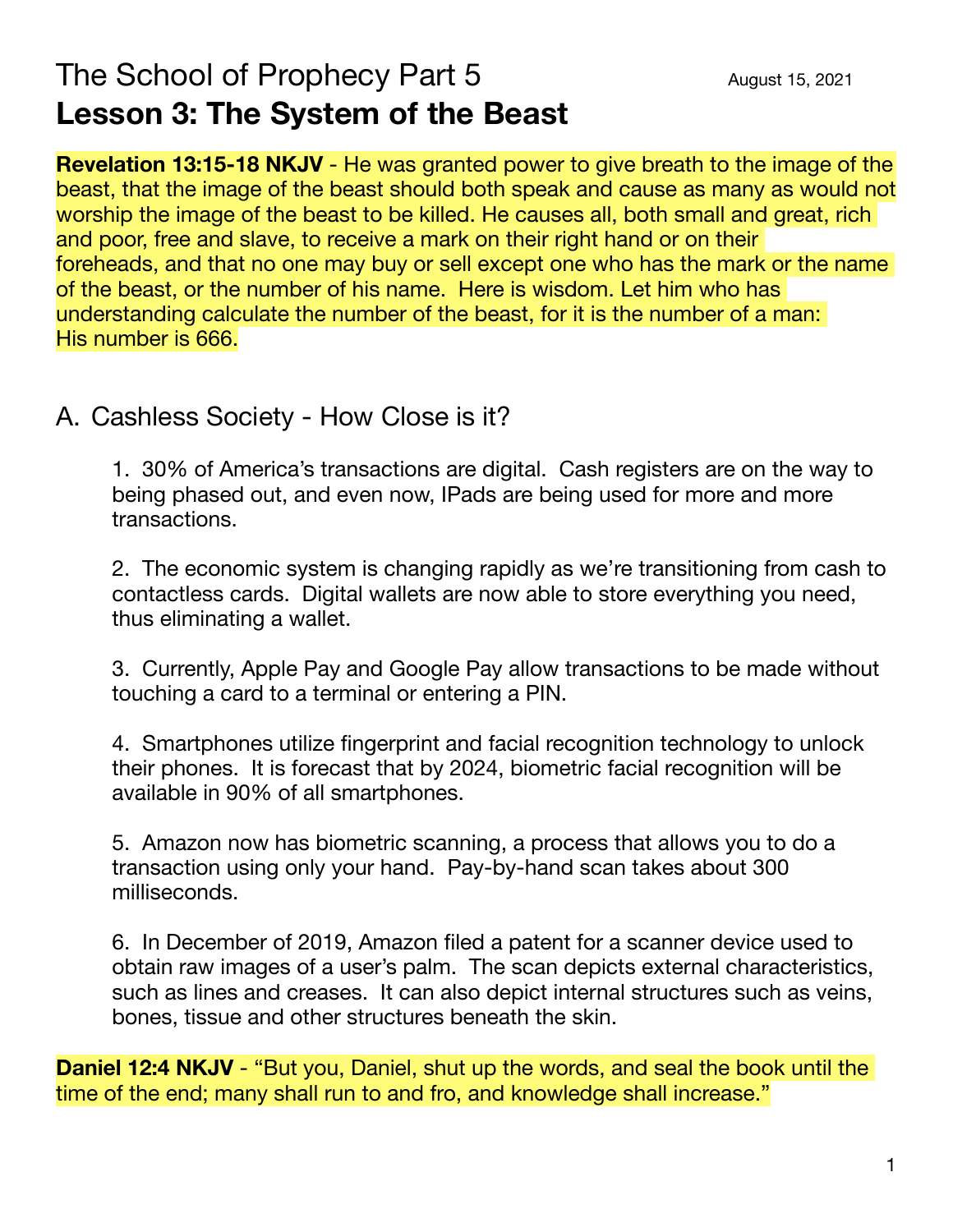# B. The System of the Beast is Global Control

**Revelation 13:8 NKJV** - All who dwell on the earth will worship him, whose names have not been written in the Book of Life of the Lamb slain from the foundation of the world.

**Matthew 4:9 NKJV** - And he said to Him, "All these things I will give You if You will fall down and worship me."

**Revelation 13:12 NKJV** - And he exercises all the authority of the first beast in his presence, and causes the earth and those who dwell in it to worship the first beast, whose deadly wound was healed.

1. Mandatory worship of the Antichrist will be declared by law. People will be mesmerized to believe that the Antichrist will be a deity. He is a God or even more than a God.

2. The worship of the Antichrist will gain momentum because he will be the most charismatic political problem solver that the world has ever seen.

3. The mark of the beast will be a badge of loyalty that will be required by all people. It will be an honor to be a part of a global community of peace and harmony. Then all the world will be as one.

4. It is widely believed that the mark will be visible to readily identify those who are registered in the system and those who are not.

5. This Global System will make the purchase and sale of goods much more effective and efficient.

#### C. How Will the Masses Be So Receptive?

1. It will be a protection against identity theft and fraud. Cards and phones can be stolen and hacked. Your vein patterns and palm prints cannot.

2. It will be so convenient.

You can pay for everything simply by passing your hand over a scanner. And just like that, you're on your way.